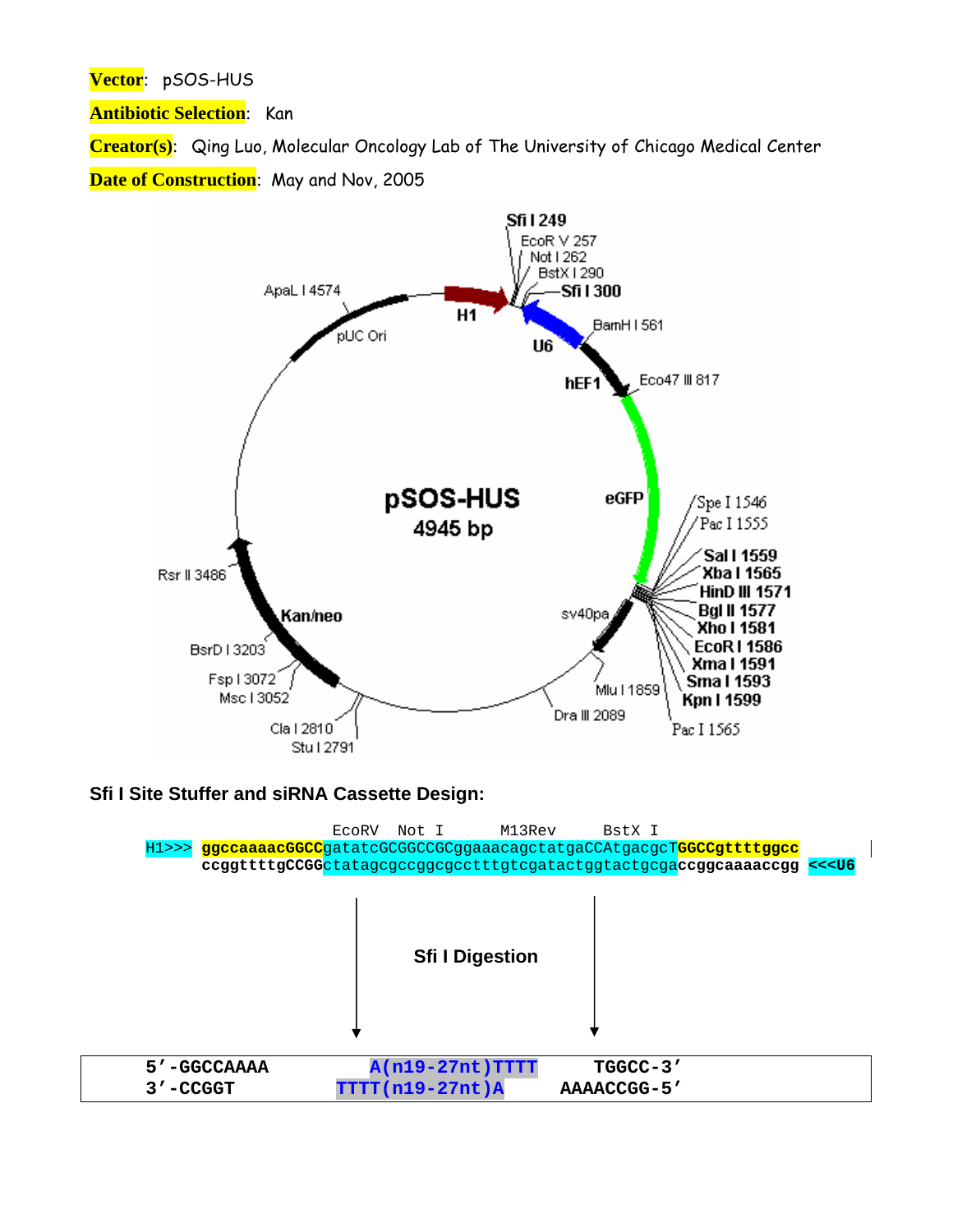## pSOS-HUS Sequence (Sfi I sites, human  $EFA\alpha$  Promoter) (By Qing Luo, 5/05 and 11/05)

TAGTTATTACagcttaattcgaacgctgacgtcatcaacccgctccaaggaatcgcgggcccagtgtcactaggcgggaaca cccagcgcgcgtgcgccctggcaggaagatggctgtgagggacaggggagtggcgccctgcaatatttgcatgtcgctatgt gttctgggaaatcaccataaacgtgaaatgtctttggatttgggaatcttataagttctgtatgagaccacagatc<mark>ggccaa</mark> aacggcc gatatcGCGGCCGCggaaacagctatgaCCAtgacgcT

<mark>ggccgttttggcc</mark>tcctttccacaagatatataaagccaagaaatcgaaatactttcaagttacggtaagcatatgatagtc cattttaaaacataattttaaaactqcaaactacccaaqaaattattactttctacqtcacqtattttqtactaatatcttt gtgtttacagtcaaattaattctaattatctctctaacagccttgtatcgtatatgcaaatatgaaggaatcatgggaaata ggccctcttcctgcccgaccttggatccgga tct gcgatCGCTCCGGTGCCCGTCAGTGGGCAGAGCGCACATCGCCCACAGTC CCCGAGAAGTTGGGGGGAGGGGTCGGCAATTGAACCGGTGCCTAGAGAAGGTGCGCGGGGTAAACTGGGAAAGTGATGTCG TGTACTGGCTCCGCCTTTTTCCCGAGGGTGGGGAGAACCGTATATAAGTGCAGTAGTCGCCGTGAACGTTCTTTTTCGCAA CGGGTTTGCCGCCAGAACACAGCTGtCTAGCGCTACCGGTCGCCACCatgqtqaqcaaqqqcqaqqaqctqttcaccqqqqt qqtqcccatcctqqtcqaqctqqacqqcqacqtaaacqqccacaaqttcaqcqtqtccqqcqaqqqcqaqqqcqatqccacc tacqqcaaqctqaccctqaaqttcatctqcaccaccqqcaaqctqcccqtqccctqqcccaccctcqtqaccaccctqacct acggcgtgcagtgcttcagccgctaccccgaccacatgaagcagcacgacttcttcaagtccgccatgcccgaaggctacgt ccaggagcgcaccatcttcttcaaggacgacggcaactacaagacccgcgccgaggtgaagttcgagggcgacaccctggtg aaccgcatcgagctgaagggcatcgacttcaaggaggacggcaacatcctggggcacaagctggagtacaactacaacagcc acaacgtctatatcatggccgacaagcagaagaacggcatcaaggtgaacttcaagatccgccacaacatcgaggacggcag cgtgcagctcgccgaccactaccagcagaacacccccatcggcgacggccccgtgctgctgcccgacaaccactacctgagc acccagtccgccctgagcaaagaccccaacgagaagcgcgatcacatggtcctgctggagttcgtgaccgccgccggatca ctctcggcatggacgagc<mark>tgtac</mark>tag<mark>itaatiaagicgacictaga<u>aagctt</u>aGATCTCGAGAATTCCCGGGTACCTTAATTAA</mark>GATCC ACCGGATCTAGATAACTGATCATAATCAGCCATACCACATTTGTAGAGGTTTTACTTGCTTTAAAAAACCTCCCACACCTCC CCCTGAACCTGAAACATAAAATGAATGCAATTGTTGTTGTTAACTTGTTTATTGCAGCTTATAATGGTTACAAATAAAGCAA TAGCATCACAAATTTCACAAATAAAGCATTTTTTCACTGCATTCTAGTTGTGGTTTGTCCAAACTCATCAATGTATCTTAA CGCGTAAATTGTAAGCGTTAATATTTTGTTAAAATTCGCGTTAAATTTTTGTTAAATCAGCTCATTTTTTAACCAATAGGCC GAAATCGGCAAAATCCCTTATAAATCAAAAGAATAGACCGAGATAGGGTTGAGTGTTGTTCCAGTTTGGAACAAGAGTCCAC TATTAAAGAACGTGGACTCCAACGTCAAAGGGCGAAAAACCGTCTATCAGGGCGATGGCCCACTACGTGAACCATCACCCTA ATCAAGTTTTTTGGGGTCGAGGTGCCGTAAAGCACTAAATCGGAACCCTAAAGGGAGCCCCCGATTTAGAGCTTGACGGGGA AAGCCGGCGAACGTGGCGAGAAAGGAAGGGAAGAAAGCGAAAGGAGCGGCGCCTAGGGCGCTGGCAAGTGTAGCGGTCACGC TGCGCGTAACCACCACCACCCGCCGCTTAATGCGCCGCTACAGGGCGCGTCAGGTGGCACTTTTCGGGGAAATGTGCGCGG AACCCCTATTTGTTTATTTTCTAAATACATTCAAATATGTATCCGCTCATGAGACAATAACCCTGATAAATGCTTCAATAA TATTGAAAAAGGAAGAGTCCTGAGGCGGAAAGAACCAGCTGTGGAATGTGTCAGTTAGGGTGTGGAAAGTCCCCAGGCTC CCCAGCAGACAGAAAGTATGCAAAGCATGCATCTCAATTAGTCAGCAACCAGGTGTGGAAAGTCCCCAGGCTCCCCAGCAGGC AGAAGTATGCAAAGCATGCATCTCAATTAGTCAGCAACCATAGTCCCGCCCCTAACTCCGCCCATCCCGCCCTAACTCCGC GATTGAACAAGATGGATTGCACGCAGGTTCTCCGGCCGCTTGGGTGGAGAGGCTATTCGGCTATGACTGGCACAACAGACA TGTCACTGAAGCGGGAAGGGACTGGCTGCTATTGGGCGAAGTGCCGGGGCAGGATCTCCTGTCATCTCACCTTGCTCCTGCC GAGAAAGTATCCATCATGGCTGATGCAATGCGGCGGCTGCATACGCTTGATCCGGCTACCTGCCCATTCGACCACCAAGCGA AACATCGCATCGAGCGAGCACGTACTCGGATGGAAGCCGGTCTTGTCGATCAGGATGATCTGGACGAAGAGCATCAGGGGCT CGCGCCAGCCGAACTGTTCGCCAGGCTCAAGGCGAGCATGCCCGACGGCGAGGATCTCGTCGTCACCCATGGCGATGCCTGC TTGCCGAATATCATGGTGGAAAATGGCCGCTTTTCTGGATTCATCGACTGTGGCCGGCTGGGTGTGGCGGACCGCTATCAGG ACATAGCGTTGGCTACCCGTGATATTGCTGAAGAGCTTGGCGGCGAATGGGCTGACCGCTTCCTCGTGCTTTACGGTATCGC CGCTCCCGATTCGCAGCGCATCGCCTTCTATCGCCTTCTTGACGAGTTCTTCTGAGCGGGACTCTGGGGTTCGAAATGACCG ACCAAGCGACGCCCAACCTGCCATCACGAGATTTCGATTCCACCGCCGCCTTCTATGAAAGGTTGGGCTTCGGAATCGTTTT CCGGGACGCCGGCTGGATGATCCTCCAGCGCGGGGATCTCATGCTGGAGTTCTTCGCCCACCCTAGGGGGAGGCTAACTGAA ACACGGAAGGAGACAATACCGGAAGGAACCCGCGCTATGACGGCAATAAAAAGACAGAATAAAACGCACGGTGTTGGGTCGT TTGTTCATAAACGCGGGGTTCCGTCCCAGGGCTGGCACTCTGTCGATACCCCACCGAGACCCCATTGGGGCCAATACGCCCG CGTTTCTTCCTTTTCCCCACCCCACCCCCCAAGTTCGGGTGAAGGCCCAGGGCTCGCAGCCAACGTCGGGGCGGCAGGCCCT TTTTTGATAATCTCATGACCAAAATCCCTTAACGTGAGTTTTCGTTCCACTGAGCGTCAGACCCCGTAGAAAAGATCAAAGG CCGGATCAAGAGCTACCAACTCTTTTTCCGAAGGTAACTGGCTTCAGCAGAGCGCAGATACCAAATACTGTCCTTCTAGTGT AGCCGTAGTTAGGCCACCACTTCAAGAACTCTGTAGCACCGCCTACATACCTCGCTCTGCTAATCCTGTTACCAGTGGCTGC TGCCAGTGGCGATAAGTCGTGTCTTACCGGGTTGGACTCAAGACGATAGTTACCGGATAAGGCGCAGCGGTCGGGCTGAACG GGGGGTTCGTGCACACAGCCCAGCTTGGAGCGAACGACCTACACCGAACTGAGATACCTACAGCGTGAGCTATGAGAAAGCG CCACGCTTCCCGAAGGGAGAAAGGCGGACAGGTATCCGGTAAGCGGCAGGGTCGGAACAGGAGAGCGCACGAGGGAGCTTCC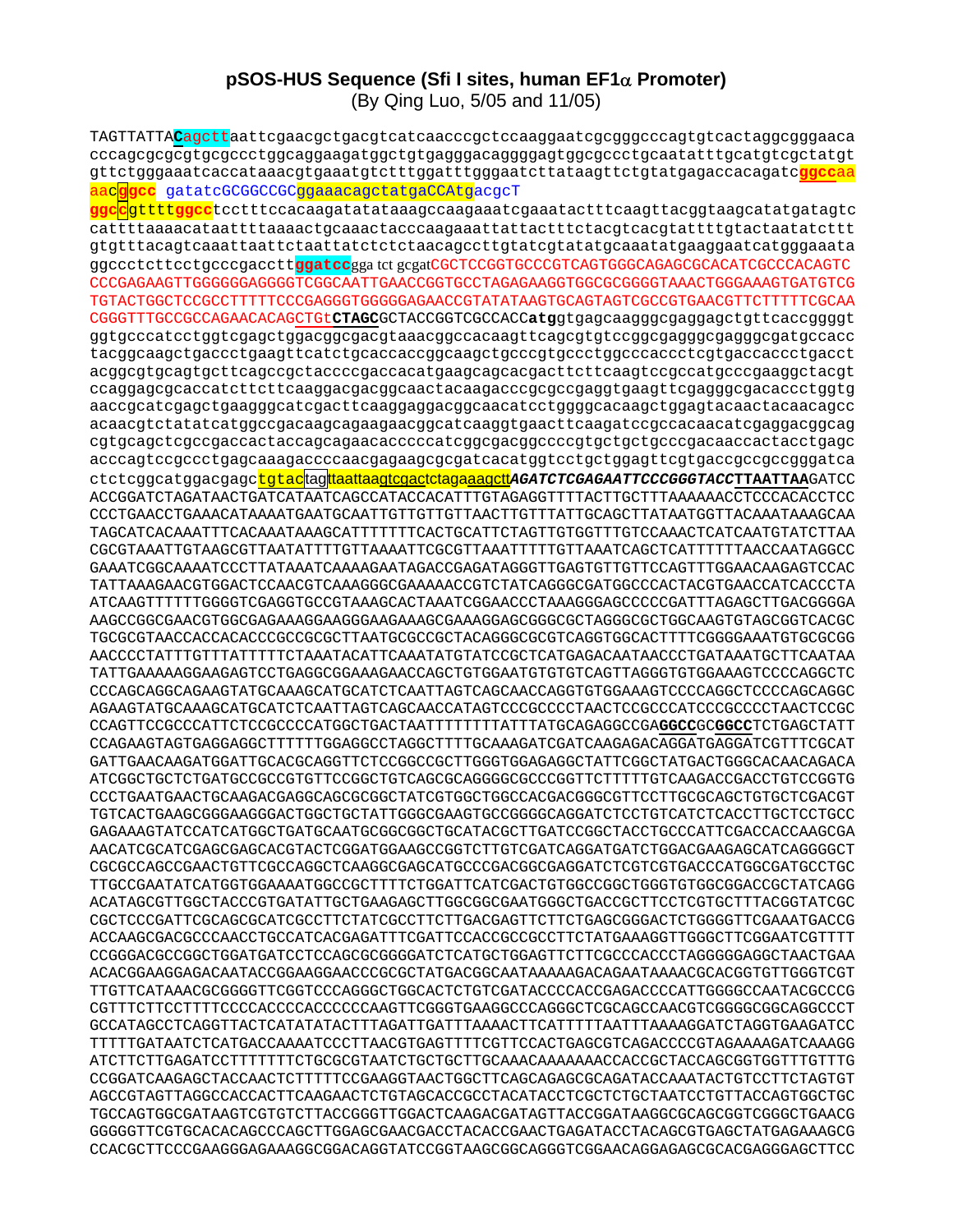${\bf AGGGGBAAACGCCTGGTATCTTTATAGTCCTGTCGGGTTTCCCCACCTCTGACTTGAGCGTCGATTTTTTGTGATGCTCGTCA$ GGGGGGCGGAGCCTATGGAAAAACGCCAGCAACGCGGCCTTTTTACGGTTCCTGGCCTTTTGCTGGCCTTTTGCTCACATGT 

| Unique enzymes in pSOS-HUS: |                       |                  |                        |        |                                               | Asp718<br>Ava I | (1)<br>(4) | 1595<br>623  | 725          | 1581         | 1591         |
|-----------------------------|-----------------------|------------------|------------------------|--------|-----------------------------------------------|-----------------|------------|--------------|--------------|--------------|--------------|
|                             |                       |                  |                        |        |                                               | Ava II          | (3)        | 1490         | 3486         | 3931         |              |
| Aat II                      | G, ACGT `C            |                  | 33                     |        |                                               |                 |            |              |              |              |              |
| Bsp120 I                    | G`GGCC, C             |                  | 58                     |        |                                               | Avr II          | (2)        | 2792         | 3807         |              |              |
|                             | G, GGCC `C            |                  | 62                     |        |                                               | BamH I          | (1)        | 561          |              |              |              |
| Apa I                       |                       |                  |                        |        |                                               | Ban I           | (8)        | 135          | 584          | 659          | 869          |
| BssH II                     | G`CGCG, C             |                  | 88                     |        |                                               |                 |            | 1595         | 2126         | 2969         | 3004         |
| ECOR V                      | $GAT$ $ATC$           |                  | 257                    |        |                                               | Ban II          | (4)        | 62           | 2164         | 3335         | 4045         |
| Not I                       |                       | GC 'GGCC, GC     | 262                    |        |                                               | Bbe I           | (2)        | 139          | 2973         |              |              |
| BstX I                      |                       | CCAN, NNNN `NTGG | 290                    |        |                                               | Bby I           | (9)        | 1085         | 1369         | 1376         | 1761         |
| Nde I                       | CA`TA, TG             |                  | 364                    |        |                                               |                 |            |              |              |              |              |
| Ase I                       | AT`TA, AT             |                  | 472                    |        |                                               |                 |            | 3043         | 3085         | 3606         | 4059         |
| Vsp I                       | AT`TA, AT             |                  | 472                    |        |                                               |                 |            | 4559         |              |              |              |
|                             |                       |                  |                        |        |                                               | Bcl I           | (1)        | 1630         |              |              |              |
| BamH I                      | $G$ $GATC$ , $C$      |                  | 561                    |        |                                               | Bcn I           | (8)        | 864          | 1518         | 1593         | 1594         |
| BspM II                     | T`CCGG, A             |                  | 564                    |        |                                               |                 |            | 2975         | 3135         | 3748         | 4512         |
| Pvu I                       | CG, AT `CG            |                  | 577                    |        |                                               | Bfa I           | (12)       | 71           | 664          | 813          | 1547         |
| ECON I                      |                       | CCTNN `N, NNAGG  | 667                    |        |                                               |                 |            | 1566         | 1621         | 1822         | 2240         |
| Psp1406 I                   | AA`CG, TT             |                  | 771                    |        |                                               |                 |            |              |              |              |              |
| Eco47 III                   | AGC GCT               |                  | 817                    |        |                                               |                 |            | 2793         | 3808         | 4142         | 4395         |
| Spe I                       | A`CTAG, T             |                  | 1546                   |        |                                               | Bgl I           | (2)        | 249          | 300          |              |              |
|                             |                       |                  |                        |        |                                               | Bgl II          | (1)        | 1577         |              |              |              |
| Sal I                       | G`TCGA, C             |                  | 1559                   |        |                                               | Bpm I           | (4)        | 1278         | 1518         | 3753         | 3810         |
| Acc I                       | GT `MK, AC            |                  | 1560                   |        |                                               | Bsa I           | (2)        | 223          | 3959         |              |              |
| HinD III                    | A`AGCT, T             |                  | 1571                   |        |                                               | BsaA I          | (3)        | 435          | 2089         | 3274         |              |
| Bgl II                      | A`GATC, T             |                  | 1577                   |        |                                               | BsaB I          | (3)        | 566          | 1635         | 2829         |              |
| PaeR7 I                     | $C^{\dagger}TCGA$ , G |                  | 1581                   |        |                                               |                 |            |              |              |              |              |
| Xho I                       | C`TCGA, G             |                  | 1581                   |        |                                               | BsaH I          | (5)        | 30           | 136          | 2970         | 3672         |
|                             |                       |                  |                        |        |                                               |                 |            | 3751         |              |              |              |
| ECOR I                      | G`AATT, C             |                  | 1586                   |        |                                               | BsaJ I          | (26)       | 46           | 99           | 265          | 557          |
| PspA I                      | C CCGG, G             |                  | 1591                   |        |                                               |                 |            | 726          | 832          | 862          | 1002         |
| Xma I                       | C CCGG, G             |                  | 1591                   |        |                                               |                 |            | 1165         | 1189         | 1244         | 1591         |
| Sma I                       | CCC GGG               |                  | 1593                   |        |                                               |                 |            | 2507         | 2579         | 2702         | 2737         |
| Acc65 I                     | G`GTAC, C             |                  | 1595                   |        |                                               |                 |            |              | 2792         |              | 3402         |
| Asp718                      | $G$ $GTAC$ , $C$      |                  | 1595                   |        |                                               |                 |            | 2743         |              | 3133         |              |
| Kpn I                       | G, GTAC `C            |                  | 1599                   |        |                                               |                 |            | 3807         | 3934         | 3935         | 4037         |
|                             |                       |                  |                        |        |                                               |                 |            | 4038         | 4728         |              |              |
| Bcl I                       | T`GATC, A             |                  | 1630                   |        |                                               | BsaW I          | (9)        | 564          | 581          | 656          | 821          |
| Hpa I                       | GTT AAC               |                  | 1736                   |        |                                               |                 |            | 1614         | 3001         | 3845         | 4535         |
| Mlu I                       | A CGCG, T             |                  | 1859                   |        |                                               |                 |            | 4682         |              |              |              |
| Dra III                     |                       | CAC, NNN GTG     | 2089                   |        |                                               |                 |            |              |              |              |              |
| Stu I                       | AGG CCT               |                  | 2791                   |        |                                               | BseR I          | (2)        | 864          | 2788         |              |              |
| Cla I                       |                       |                  |                        |        |                                               | Bsg I           | (4)        | 774          | 962          | 1059         | 1383         |
|                             | AT CG, AT             |                  | 2810                   |        |                                               | BsiC I          | (2)        | 20           | 3652         |              |              |
| Msc I                       | TGG   CCA             |                  | 3052                   |        |                                               | BsiE I          | (6)        | 253          | 265          | 577          | 826          |
| Fsp I                       | TGC GCA               |                  | 3072                   |        |                                               |                 |            | 2879         | 4554         |              |              |
| Tth111 I                    |                       | GACN `N, NGTC    | 3088                   |        |                                               | BsiHKA I        | (4)        | 1443         | 3083         | 3273         | 4578         |
| BsrD I                      | GCAATG, 8             |                  | 3203                   |        |                                               |                 |            |              |              |              |              |
| Rsr II                      | CG`GWC, CG            |                  | 3486                   |        |                                               | Bsm I           | (2)        | 1724         | 1817         |              |              |
|                             |                       |                  |                        |        |                                               | BsmA I          | (5)        | 224          | 2398         | 2813         | 3832         |
| HgiE II                     |                       |                  | ACCNNNNNNGGT -1/134299 |        |                                               |                 |            | 3960         |              |              |              |
| ApaL I                      | G`TGCA, C             |                  | 4574                   |        |                                               | BsmF I          | (9)        | 136          | 605          | 2489         | 2561         |
| Number of enzymes = $43$    |                       |                  |                        |        |                                               |                 |            | 2625         | 3121         | 3653         | 3762         |
|                             |                       |                  |                        |        |                                               |                 |            | 3917         |              |              |              |
|                             |                       |                  |                        |        | The following enzymes do not cut in pSOS-HUS: |                 | (40)       |              | 265          | 795          | 993          |
|                             |                       |                  |                        |        |                                               | BsoF I          |            | 262          |              |              |              |
|                             |                       |                  |                        |        |                                               |                 |            | 1052         | 1074         | 1358         | 1365         |
| Afl II                      | Ahd I                 |                  | Asc I                  | Bbs I  | Bbv II                                        |                 |            | 1416         | 1419         | 1513         | 1750         |
| Blp I                       | BsiW I                |                  | BsmB I                 | BsrG I | Bst1107 I                                     |                 |            | 2269         | 2291         | 2305         | 2743         |
| BstE II                     | Eco72 I               |                  | Esp I                  | Fse I  | Nhe I                                         |                 |            | 2746         | 2879         | 2931         | 2942         |
| Nru I                       | PflM I                |                  | Pme I                  | Pml I  | PpuM I                                        |                 |            | 3032         | 3037         | 3074         | 3115         |
|                             | Sac I                 |                  |                        |        |                                               |                 |            | 3202         | 3205         | 3208         | 3444         |
| Pst I                       |                       |                  | Sca I                  | SnaB I | Spl I                                         |                 |            |              |              |              |              |
|                             |                       |                  |                        |        |                                               |                 |            | 3540         | 3581         | 3595         | 3709         |
| pSOS-HUS:                   |                       |                  | sites sorted by name:  |        |                                               |                 |            | 4048         | 4063         | 4274         | 4480         |
|                             |                       |                  |                        |        |                                               |                 |            | 4483         | 4548         | 4691         | 4846         |
| Aat II                      | (1)                   | 33               |                        |        |                                               | Bsp120 I        | (1)        | 58           |              |              |              |
| Acc I                       | (1)                   | 1560             |                        |        |                                               | Bsp1286 I       | (2)        | 1443         | 3273         |              |              |
| Acc65 I                     | (1)                   | 1595             |                        |        |                                               |                 | (2)        | 2399         | 4168         |              |              |
| Aci I                       | (62)                  | 41               | 56                     | 75     | 261                                           | BspH I          |            |              |              |              |              |
|                             |                       | 265              | 267                    | 678    | 715                                           | BspM I          | (3)        | 2857         | 3238         | 3688         |              |
|                             |                       | 795              | 1052                   | 1093   | 1160                                          | BspM II         | (1)        | 564          |              |              |              |
|                             |                       |                  |                        |        |                                               |                 |            |              |              | 712          | 1446         |
|                             |                       | 1199             |                        |        |                                               | Bsr I           | (11)       | 63           | 691          |              |              |
|                             |                       |                  | 1337                   | 1450   | 1510                                          |                 |            | 2003         | 2681         | 2913         | 3114         |
|                             |                       | 1513             | 2233                   | 2260   | 2288                                          |                 |            |              |              |              |              |
|                             |                       | 2291             | 2305                   | 2348   | 2395                                          |                 |            | 4360         | 4474         | 4487         |              |
|                             |                       | 2458             | 2643                   | 2655   | 2664                                          | BsrB I          | (5)        | 43           | 2233         | 2397         | 3583         |
|                             |                       |                  |                        |        |                                               |                 |            | 3637         |              |              |              |
|                             |                       | 2676             | 2686                   | 2697   | 2743                                          | BsrD I          | (1)        | 3203         |              |              |              |
|                             |                       | 2745             | 2879                   | 2942   | 3036                                          | BssH II         | (1)        | 88           |              |              |              |
|                             |                       | 3100             | 3201                   | 3204   | 3444                                          | BssS I          | (4)        | 1014         | 3562         | 3688         | 4715         |
|                             |                       | 3484             | 3489                   | 3539   | 3555                                          |                 |            |              |              |              |              |
|                             |                       | 3581             | 3637                   | 3706   | 3709                                          | BstB I          | (2)        | 20           | 3652         |              |              |
|                             |                       | 3775             | 3857                   | 3922   | 3989                                          | BstN I          | (15)       | 101          | 879          | 1004         | 1116         |
|                             |                       |                  |                        |        |                                               |                 |            | 1191         | 1245         | 2509         | 2564         |
|                             |                       | 4062             | 4296                   | 4305   | 4440                                          |                 |            | 2581         | 3357         | 3936         | 4039         |
|                             |                       | 4550             | 4671                   | 4690   | 4817                                          |                 |            | 4729         | 4742         | 4863         |              |
|                             |                       | 4845             | 4936                   |        |                                               | BstU I          | (23)       | 56           | 90           | 92           | 261          |
| Afl III                     | (2)                   | 1859             | 4888                   |        |                                               |                 |            | 267          | 678          | 1162         | 1480         |
| Age I                       | (2)                   | 656              | 821                    |        |                                               |                 |            |              |              |              |              |
| Aha II                      | (5)                   | 30               | 136                    | 2970   | 3672                                          |                 |            | 1861         | 1897         | 2273         | 2293         |
|                             |                       | 3751             |                        |        |                                               |                 |            | 2317         | 2348         | 2745         | 3036         |
|                             |                       |                  |                        |        |                                               |                 |            | 3337         | 3775         | 3859         | 3922         |
| Alu I                       | (23)                  | 13               | 276                    | 808    | 854                                           |                 |            | 3991         | 4264         | 4845         |              |
|                             |                       | 887              | 959                    | 992    | 1208                                          | BstX I          | (1)        | 290          |              |              |              |
|                             |                       | 1256             | 1367                   | 1541   | 1573                                          | BstY I          | (13)       | 561          | 567          | 1333         | 1577         |
|                             |                       | 1752             | 1919                   | 2176   | 2471                                          |                 |            | 1608         | 1617         | 3141         | 3387         |
|                             |                       | 2756             | 3076                   | 3534   | 4331                                          |                 |            |              |              |              |              |
|                             |                       | 4588             | 4634                   | 4724   |                                               |                 |            | 3779         | 4138         | 4150         | 4236         |
| Alw I                       | (18)                  | 557              | 568                    | 574    | 1329                                          |                 |            | 4247         |              |              |              |
|                             |                       |                  |                        |        |                                               | Bsu36 I         | (2)        | 2453         | 4082         |              |              |
|                             |                       | 1526             | 1604                   | 1624   | 2837                                          | Cac8 I          | (34)       | 58           | 90           | 94           | 292          |
|                             |                       | 3148             | 3215                   | 3394   | 3759                                          |                 |            | 957          | 990          | 1038         | 1362         |
|                             |                       | 3786             | 4145                   | 4146   | 4243                                          |                 |            | 1369         | 2192         | 2235         | 2249         |
|                             |                       | 4243             | 4329                   |        |                                               |                 |            | 2522         | 2541         | 2594         | 2613         |
| AlwN I                      | (2)                   | 4071             | 4479                   |        |                                               |                 |            |              |              |              |              |
| Apa I                       | (1)                   | 62               |                        |        |                                               |                 |            | 2864         | 3050         | 3269         | 3335         |
| ApaL I                      | (1)                   | 4574             |                        |        |                                               |                 |            | 3341         | 3369         | 3373         | 3414         |
| Apo I                       | (4)                   | 1586             | 1787                   | 1891   | 1902                                          |                 |            | 3418<br>3989 | 3472<br>4045 | 3755<br>4067 | 3942<br>4278 |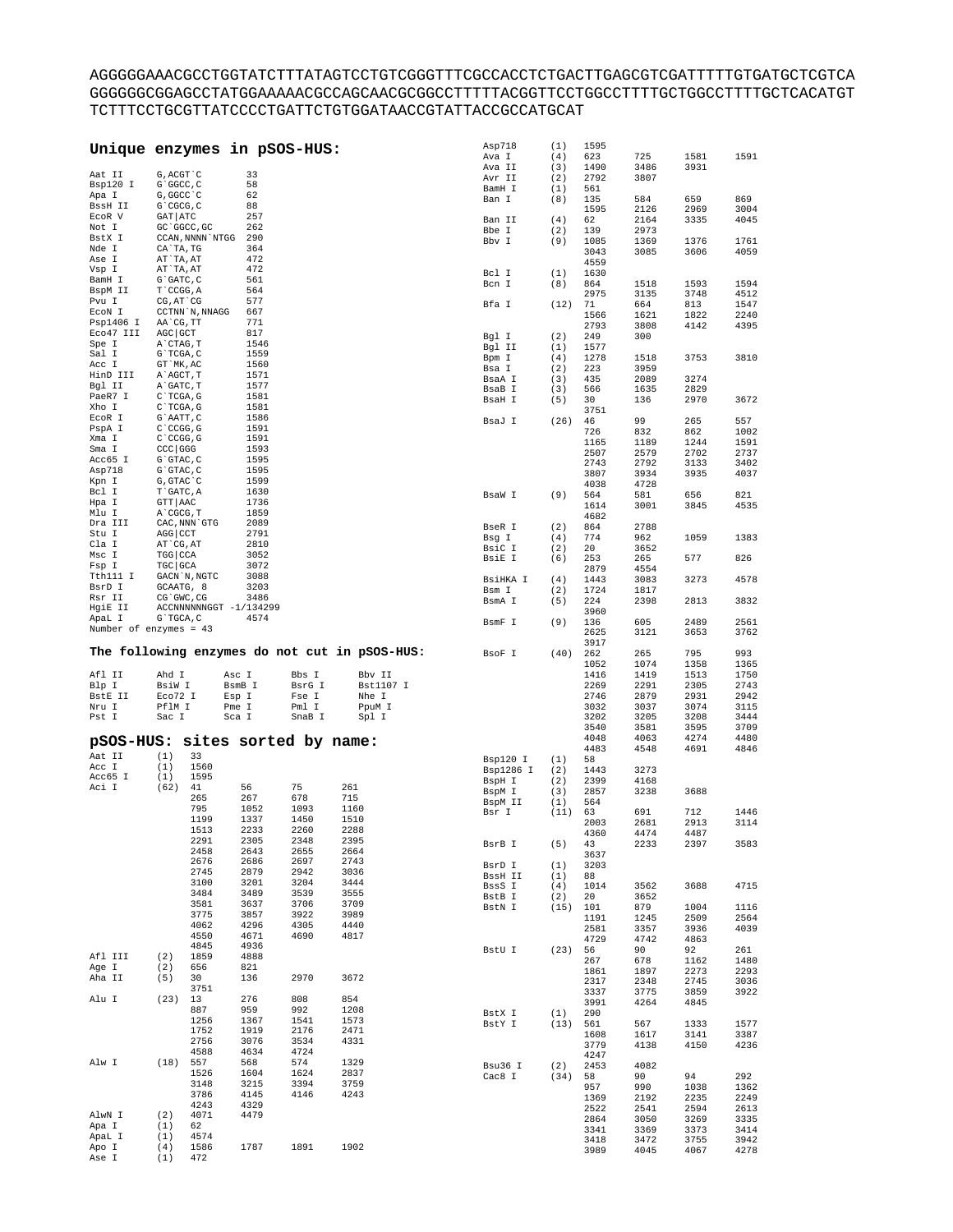|           |      | 4838 | 4875 |      |      | Hpa I     | (1)  | 1736 |      |      |      |
|-----------|------|------|------|------|------|-----------|------|------|------|------|------|
| Cfr10 I   | (7)  | 656  | 821  | 984  | 2190 | Hpa II    | (26) | 565  | 582  | 657  | 822  |
|           |      | 3289 | 3470 | 3753 |      |           |      | 862  | 925  | 985  | 1516 |
| Cla I     | (1)  | 2810 |      |      |      |           |      | 1592 | 1615 | 2191 | 2875 |
| Csp6 I    | (6)  | 443  | 706  | 1262 | 1544 |           |      | 2952 | 2974 | 3002 | 3133 |
|           |      | 1596 | 3275 |      |      |           |      | 3223 | 3290 | 3471 | 3746 |
| Dde I     | (9)  | 1437 | 1455 | 1574 | 2453 |           |      | 3754 | 3846 | 4320 | 4510 |
|           |      | 2752 | 3633 | 4082 | 4205 |           |      | 4536 | 4683 |      |      |
|           |      | 4614 |      |      |      | Hph I     | (10) | 170  | 847  | 852  | 1180 |
| Dpn I     | (27) | 239  | 563  | 569  | 576  |           |      | 1204 | 1333 | 2091 | 3149 |
|           |      | 1335 | 1483 | 1521 | 1579 |           |      | 4040 | 4156 |      |      |
|           |      | 1610 | 1619 | 1632 | 2809 | Kas I     | (2)  | 135  | 2969 |      |      |
|           |      | 2813 | 2832 | 3143 | 3221 | Kpn I     | (1)  | 1599 |      |      |      |
|           |      | 3302 | 3311 | 3389 | 3765 | Mae I     | (12) | 71   | 664  | 813  | 1547 |
|           |      | 3781 | 4140 | 4152 | 4230 |           |      | 1566 | 1621 | 1822 | 2240 |
|           |      | 4238 | 4249 | 4324 |      |           |      | 2793 | 3808 | 4142 | 4395 |
| DpnII     | (27) | 237  | 561  | 567  | 574  | Mae II    | (16) | 30   | 186  | 429  | 434  |
|           |      | 1333 | 1481 | 1519 | 1577 |           |      | 771  | 898  | 1111 | 1282 |
|           |      | 1608 | 1617 | 1630 | 2807 |           |      | 2033 | 2045 | 2088 | 2198 |
|           |      | 2811 | 2830 | 3141 | 3219 |           |      | 3086 | 3273 | 4054 | 4187 |
|           |      | 3300 | 3309 | 3387 | 3763 | Mae III   | (14) | 66   | 351  | 430  | 1016 |
|           |      | 3779 | 4138 | 4150 | 4228 |           |      | 1505 | 1761 | 2262 | 2274 |
|           |      | 4236 | 4247 | 4322 |      |           |      | 3090 | 3396 | 4086 | 4352 |
| Dra I     | (5)  | 380  | 393  | 1675 | 4114 |           |      | 4468 | 4531 |      |      |
|           |      | 4133 |      |      |      | Mbo I     | (27) | 237  | 561  | 567  | 574  |
| Dra III   | (1)  | 2089 |      |      |      |           |      | 1333 | 1481 | 1519 | 1577 |
| Drd I     | (3)  | 2044 | 2997 | 4786 |      |           |      | 1608 | 1617 | 1630 | 2807 |
| Dsa I     | (5)  | 265  | 832  | 2702 | 2743 |           |      | 2811 | 2830 | 3141 | 3219 |
|           |      | 3402 |      |      |      |           |      | 3300 | 3309 | 3387 | 3763 |
| Eae I     | (10) | 241  | 250  | 262  | 292  |           |      | 3779 | 4138 | 4150 | 4228 |
|           |      | 905  | 1294 | 2876 | 3050 |           |      | 4236 | 4247 | 4322 |      |
|           |      | 3441 | 3468 |      |      | Mbo II    | (15) | 119  | 537  | 1077 | 1122 |
| Eag I     | (3)  | 250  | 262  | 2876 |      |           |      | 1125 | 1318 | 2228 | 2456 |
| Ear I     | (4)  | 549  | 2440 | 3314 | 3524 |           |      | 3330 | 3540 | 3622 | 3789 |
| Eco47 III | (1)  | 817  |      |      |      |           |      | 3989 | 4159 | 4232 |      |
| Eco57 I   | (6)  | 986  | 1032 | 1229 | 3115 | Mlu I     | (1)  | 1859 |      |      |      |
|           |      | 3547 | 4347 |      |      | Mme I     | (3)  | 2065 | 4496 | 4680 |      |
| ECON I    | (1)  | 667  |      |      |      | Mnl I     | (35) | 113  | 313  | 551  | 632  |
| Eco0109 I | (2)  | 539  | 4068 |      |      |           |      | 721  | 842  | 923  | 929  |
| EcoR I    | (1)  | 1586 |      |      |      |           |      | 1022 | 1160 | 1172 | 1223 |
| ECOR II   | (15) | 99   | 877  | 1002 | 1114 |           |      | 1343 | 1652 | 1691 | 1700 |
|           |      | 1189 | 1243 | 2507 | 2562 |           |      | 2117 | 2448 | 2726 | 2732 |
|           |      | 2579 | 3355 | 3934 | 4037 |           |      | 2758 | 2766 | 2769 | 2781 |
|           |      | 4727 | 4740 | 4861 |      |           |      | 2821 | 2885 | 3021 | 3378 |
| ECOR V    | (1)  | 257  |      |      |      |           |      | 3570 | 3776 | 3808 | 4090 |
| Ehe I     | (2)  | 137  | 2971 |      |      |           |      | 4460 | 4711 | 4784 |      |
| Fnu4H I   | (40) | 262  | 265  | 795  | 993  | Msc I     | (1)  | 3052 |      |      |      |
|           |      | 1052 | 1074 | 1358 | 1365 | Mse I     | (22) | 15   | 379  | 392  | 472  |
|           |      | 1416 | 1419 | 1513 | 1750 |           |      | 1551 | 1555 | 1601 | 1605 |
|           |      | 2269 | 2291 | 2305 | 2743 |           |      | 1674 | 1735 | 1856 | 1877 |
|           |      | 2746 | 2879 | 2931 | 2942 |           |      | 1888 | 1900 | 1911 | 1928 |
|           |      | 3032 | 3037 | 3074 | 3115 |           |      | 2026 | 2297 | 4113 | 4127 |
|           |      | 3202 | 3205 | 3208 | 3444 |           |      | 4132 | 4184 |      |      |
|           |      | 3540 | 3581 | 3595 | 3709 | Msl I     | (3)  | 185  | 1320 | 3407 |      |
|           |      | 4048 | 4063 | 4274 | 4480 | Msp I     | (26) | 565  | 582  | 657  | 822  |
|           |      | 4483 | 4548 | 4691 | 4846 |           |      | 862  | 925  | 985  | 1516 |
| Fok I     | (7)  | 861  | 1227 | 2646 | 2837 |           |      | 1592 | 1615 | 2191 | 2875 |
|           |      | 3294 | 3319 | 3773 |      |           |      | 2952 | 2974 | 3002 | 3133 |
| Fsp I     | (1)  | 3072 |      |      |      |           |      | 3223 | 3290 | 3471 | 3746 |
| Gdi II    | (12) | 242  | 249  | 251  | 261  |           |      | 3754 | 3846 | 4320 | 4510 |
|           |      | 263  | 291  | 906  | 1293 |           |      | 4536 | 4683 |      |      |
|           |      | 2875 | 2877 | 3440 | 3467 | MspAl I   | (7)  | 267  | 808  | 2471 | 2745 |
| Gsu I     | (4)  | 1277 | 1517 | 3754 | 3809 |           |      | 3076 | 4305 | 4550 |      |
| Hae I     | (6)  | 303  | 2791 | 3052 | 4414 | Mun I     | (2)  | 649  | 1723 |      |      |
|           |      | 4866 | 4877 |      |      | Nae I     | (3)  | 2192 | 3472 | 3755 |      |
| Hae II    | (6)  | 139  | 819  | 2240 | 2248 | Nar I     | (2)  | 136  | 2970 |      |      |
|           |      | 2973 | 4648 |      |      | Nci I     | (8)  | 863  | 1517 | 1592 | 1593 |
| Hae III   | (28) | 60   | 243  | 252  | 264  |           |      | 2974 | 3134 | 3747 | 4511 |
|           |      | 294  | 303  | 540  | 907  | Nco I     | (3)  | 832  | 2702 | 3402 |      |
|           |      | 1007 | 1296 | 1408 | 1939 | Nde I     | (1)  | 364  |      |      |      |
|           |      | 2081 | 2736 | 2742 | 2748 | NgoM I    | (3)  | 2190 | 3470 | 3753 |      |
|           |      | 2791 | 2878 | 3052 | 3443 | Nla III   | (22) | 156  | 287  | 531  | 836  |
|           |      | 3470 | 3979 | 4036 | 4069 |           |      | 1070 | 1100 | 1295 | 1490 |
|           |      | 4414 | 4848 | 4866 | 4877 |           |      | 1535 | 2403 | 2543 | 2615 |
| Hga I     | (6)  | 295  | 2307 | 3679 | 3758 |           |      | 2706 | 2844 | 3189 | 3375 |
|           |      | 4199 | 4777 |      |      |           |      | 3406 | 3432 | 3788 | 4172 |
| HgiA I    | (4)  | 1443 | 3083 | 3273 | 4578 |           |      | 4892 | 4943 |      |      |
| HgiE II   | (1)  | 4299 |      |      |      | Nla IV    | (22) | 60   | 137  | 563  | 586  |
| Hha I     | (30) | 90   | 92   | 98   | 138  |           |      | 661  | 713  | 871  | 1409 |
|           |      | 606  | 678  | 818  | 1123 |           |      | 1597 | 2128 | 2149 | 2161 |
|           |      | 1164 | 1480 | 2239 | 2247 |           |      | 2352 | 2513 | 2585 | 2971 |
|           |      | 2273 | 2295 | 2304 | 2317 |           |      | 3006 | 3854 | 3933 | 3978 |
|           |      | 2348 | 2964 | 2972 | 3036 |           |      | 4821 | 4860 |      |      |
|           |      | 3073 | 3339 | 3599 | 3775 | Not I     | (1)  | 262  |      |      |      |
|           |      | 3861 | 4264 | 4373 | 4547 | Nsi I     | (3)  | 2545 | 2617 | 4945 |      |
|           |      | 4647 | 4714 |      |      | Nsp7524 I | (5)  | 152  | 2539 | 2611 | 3371 |
| HinC II   | (2)  | 1561 | 1736 |      |      |           |      | 4888 |      |      |      |
| Hind II   | (2)  | 1561 | 1736 |      |      | NspB II   | (7)  | 267  | 808  | 2471 | 2745 |
| HinD III  | (1)  | 1571 |      |      |      |           |      | 3076 | 4305 | 4550 |      |
| Hinf I    | (14) | 51   | 209  | 524  | 1562 | NspH I    | (5)  | 156  | 2543 | 2615 | 3375 |
|           |      | 2016 | 2038 | 2448 | 3455 |           |      | 4892 |      |      |      |
|           |      | 3589 | 3641 | 3699 | 3736 | Pac I     | (2)  | 1555 | 1605 |      |      |
|           |      | 4518 | 4914 |      |      | PaeR7 I   | (1)  | 1581 |      |      |      |
| HinI I    | (5)  | 30   | 136  | 2970 | 3672 | Pal I     | (28) | 60   | 243  | 252  | 264  |
|           |      | 3751 |      |      |      |           |      | 294  | 303  | 540  | 907  |
| HinP I    | (30) | 88   | 90   | 96   | 136  |           |      | 1007 | 1296 | 1408 | 1939 |
|           |      | 604  | 676  | 816  | 1121 |           |      | 2081 | 2736 | 2742 | 2748 |
|           |      | 1162 | 1478 | 2237 | 2245 |           |      | 2791 | 2878 | 3052 | 3443 |
|           |      | 2271 | 2293 | 2302 | 2315 |           |      | 3470 | 3979 | 4036 | 4069 |
|           |      | 2346 | 2962 | 2970 | 3034 |           |      | 4414 | 4848 | 4866 | 4877 |
|           |      | 3071 | 3337 | 3597 | 3773 | Ple I     | (2)  | 2024 | 2456 |      |      |
|           |      | 3859 | 4262 | 4371 | 4545 | Psp1406 I | (1)  | 771  |      |      |      |
|           |      | 4645 | 4712 |      |      | PspA I    | (1)  | 1591 |      |      |      |